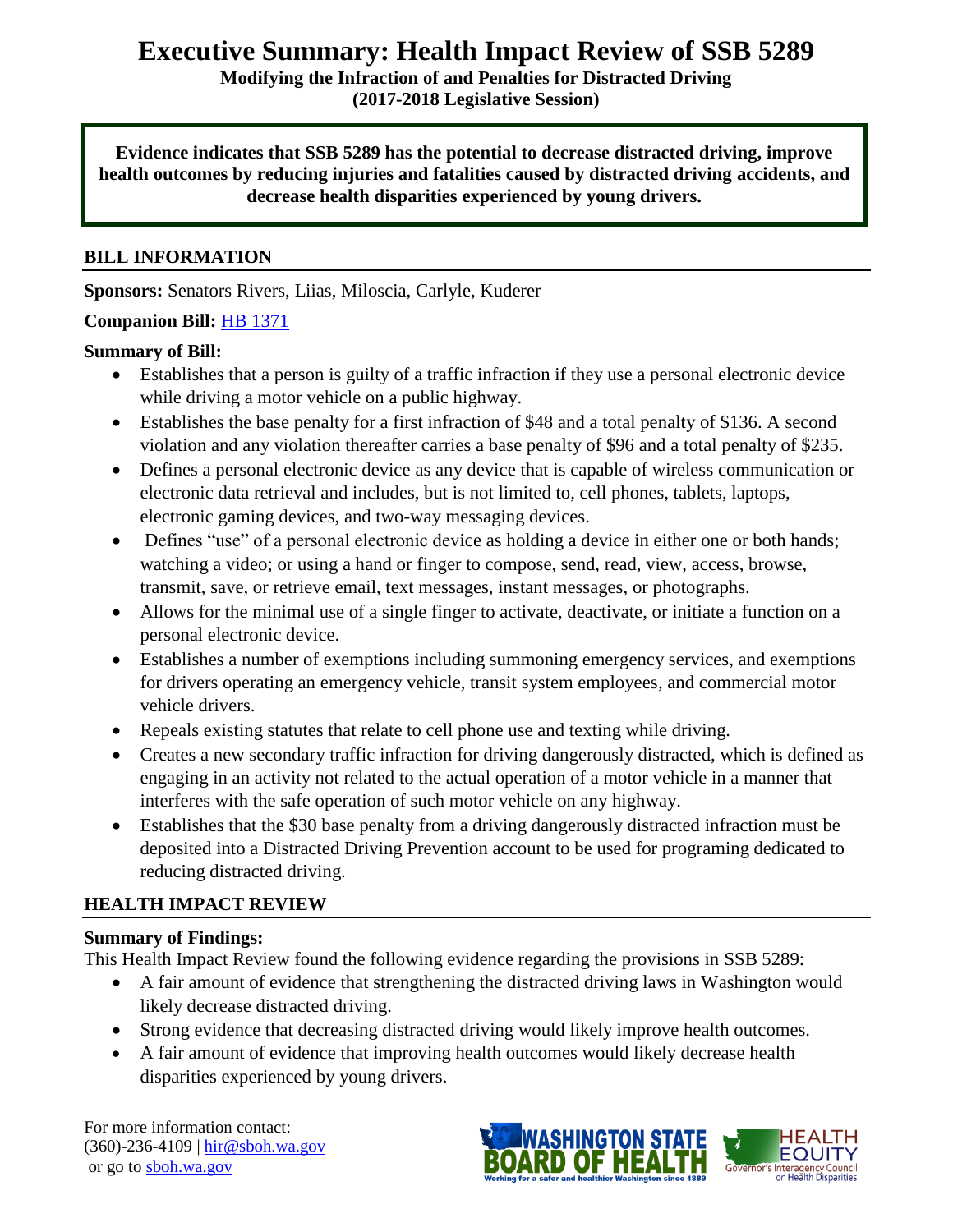# **Health Impact Review of SSB 5289**

# **Modifying the Infraction of and Penalties for Distracted Driving (2017-2018 Legislative Session)**

# **March 9th, 2017**

Staff Contact: Alexandra Montaño

# **Contents**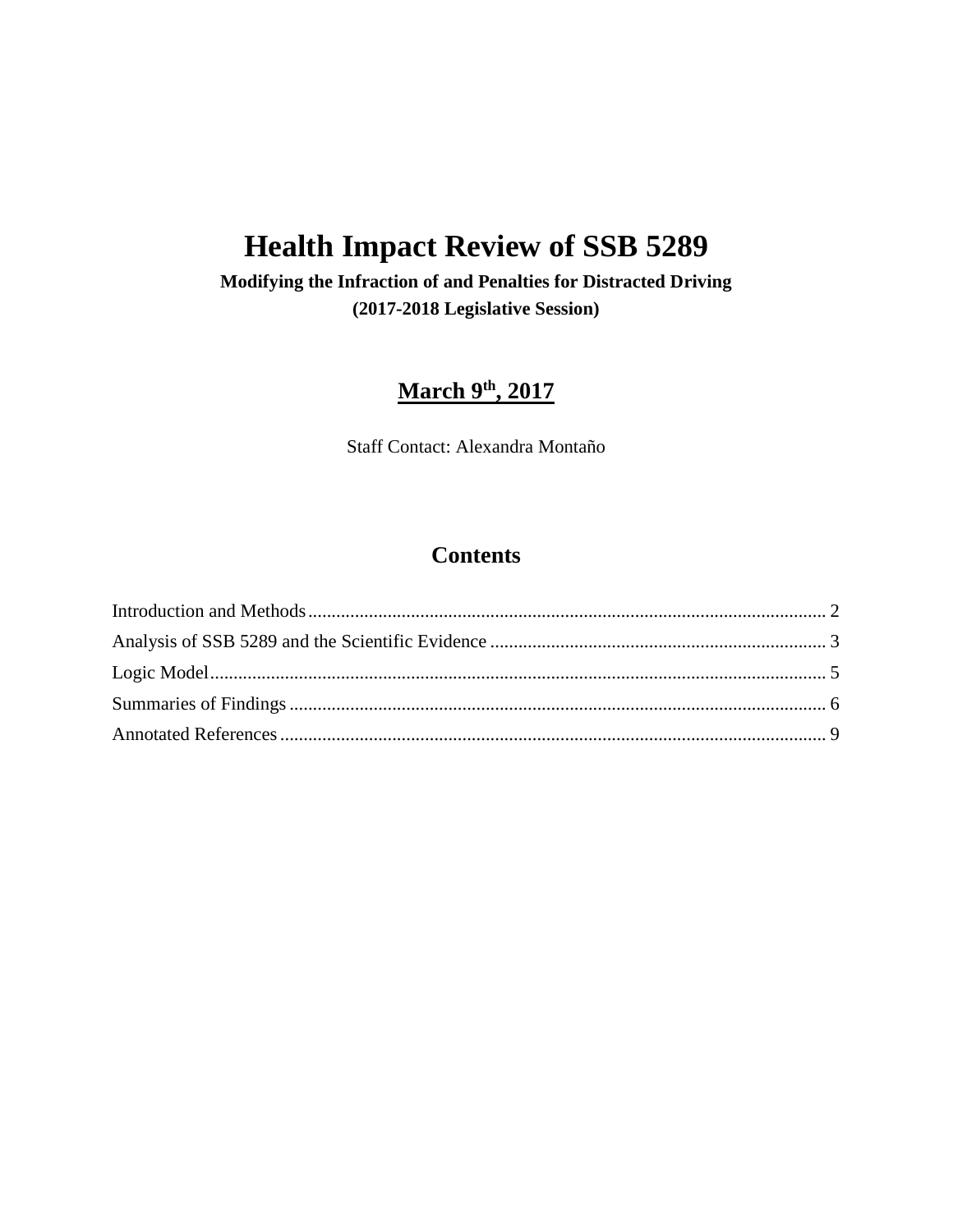# **Introduction and Methods**

<span id="page-2-0"></span>A Health Impact Review is an analysis of how a proposed legislative or budgetary change will likely impact health and health disparities in Washington state [\(RCW 43.20.285\)](http://apps.leg.wa.gov/rcw/default.aspx?cite=43.20.285). For the purpose of this review 'health disparities' have been defined as the differences in disease, death, and other adverse health conditions that exist between populations [\(RCW 43.20.270\)](http://apps.leg.wa.gov/rcw/default.aspx?cite=43.20.270). This document provides summaries of the evidence analyzed by State Board of Health staff during the Health Impact Review of Substitute Senate Bill 5289 [\(SSB 5289\)](http://lawfilesext.leg.wa.gov/biennium/2017-18/Pdf/Bills/Senate%20Bills/5289-S.pdf) from the 2017-2018 legislative session.

Staff analyzed the content of SSB 5289 and created a logic model depicting possible pathways leading from the provisions of the bill to health outcomes. We consulted with experts and stakeholders to better understand the potential impact of this bill. State Board of Health staff can be contacted for more information on which stakeholders were consulted on this review. We conducted objective reviews of the literature for each pathway using databases including PubMed and Google Scholar.

The following pages provide a detailed analysis of the bill including the logic model, summaries of evidence, and annotated references. The logic model is presented both in text and through a flowchart (Figure 1). The logic model includes information on the strength of the evidence for each relationship. The strength-of-evidence has been defined using the following criteria:

- Not well researched: the literature review yielded few if any studies or only yielded studies that were poorly designed or executed or had high risk of bias.
- **A fair amount of evidence:** the literature review yielded several studies supporting the association, but a large body of evidence was not established; or the review yielded a large body of evidence but findings were inconsistent with only a slightly larger percent of the studies supporting the association; or the research did not incorporate the most robust study designs or execution or had a higher than average risk of bias.
- **Strong evidence:** the literature review yielded a large body of evidence on the relationship (a vast majority of which supported the association) but the body of evidence did contain some contradictory findings or studies that did not incorporate the most robust study designs or execution or had a higher than average risk of bias; or there were too few studies to reach the rigor of 'very strong evidence'; or some combination of these.
- **Very strong evidence:** the literature review yielded a very large body of robust evidence supporting the association with few if any contradictory findings. The evidence indicates that the scientific community largely accepts the existence of the association.

<span id="page-2-1"></span>This review was subject to time constraints, which influenced the scope of work for this review. The annotated references are only a representation of the evidence and provide examples of current research. In some cases only a few review articles or meta-analyses are referenced. One article may cite or provide analysis of dozens of other articles. Therefore the number of references included in the bibliography does not necessarily reflect the strength-of-evidence. In addition, some articles provide evidence for more than one research question so they may be referenced multiple times.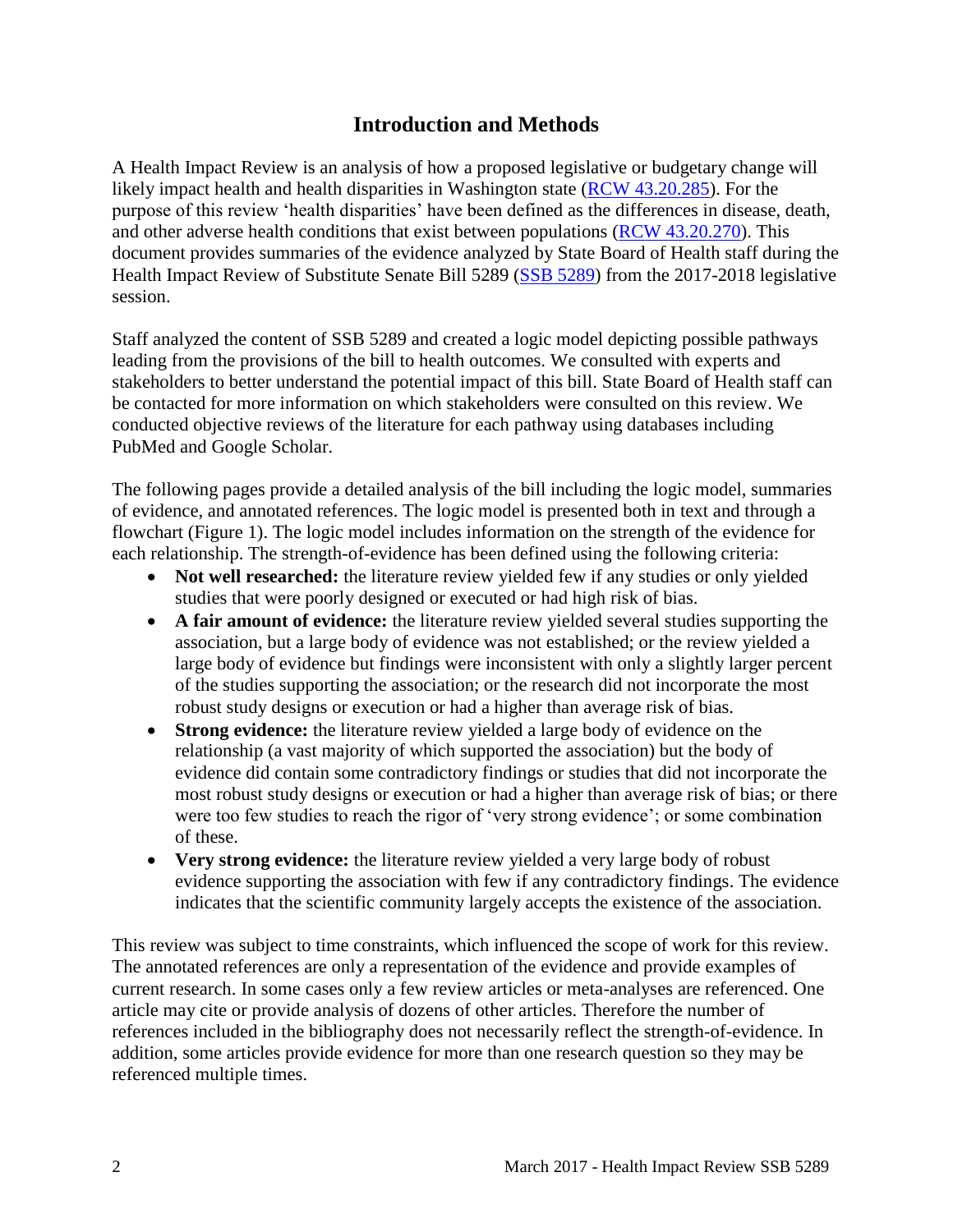# **Analysis of SSB 5289 and the Scientific Evidence**

### *Summary of SSB 5289*

- Establishes that a person is guilty of a traffic infraction if they use a personal electronic device while driving a motor vehicle on a public highway.
- Establishes the base penalty for a first infraction of \$48 and a total penalty of \$136. A second violation and any violation thereafter carries a base penalty of \$96 and a total penalty of \$235.
- Defines a personal electronic device as any device that is capable of wireless communication or electronic data retrieval and includes, but is not limited to, cell phones, tablets, laptops, electronic gaming devices, and two-way messaging devices.
- Defines "use" of a personal electronic device as holding a device in either one or both hands; watching a video; or using a hand or finger to compose, send, read, view, access, browse, transmit, save, or retrieve email, text messages, instant messages, or photographs.
- Allows for the minimal use of a single finger to activate, deactivate, or initiate a function on a personal electronic device.
- Establishes a number of exemptions including summoning emergency services, and exemptions for drivers operating an emergency vehicle, transit system employees, and commercial motor vehicle drivers.
- Repeals existing statutes that relate to cell phone use and texting while driving.
- Creates a new secondary traffic infraction for driving dangerously distracted, which is defined as engaging in an activity not related to the actual operation of a motor vehicle in a manner that interferes with the safe operation of such motor vehicle on any highway.
- Establishes that the \$30 base penalty from a driving dangerously distracted infraction must be deposited into a Distracted Driving Prevention account to be used for programing dedicated to reducing distracted driving.

## *Health impact of SSB 5289*

Evidence indicates that SSB 5289 has the potential to decrease distracted driving, improve health outcomes by reducing injuries and fatalities caused by distracted driving accidents, and decrease health disparities experienced by young drivers.

## *Pathways to health impacts*

The potential pathways leading from the provisions of SSB 5289 to decreased health disparities are depicted in Figure 1. There is a fair amount of evidence that strengthening the distracted driving laws in Washington would likely decrease distracted driving.<sup>1-3</sup> There is strong evidence that decreased distracted driving would likely improve health outcomes by reducing injuries and fatalities caused by distracted driving accidents such as injuries and fatalities.<sup>4-12</sup> There is a fair amount of evidence that improving health outcomes associated with distracted driving would likely decrease health disparities experienced by young drivers.<sup>5,12,13</sup>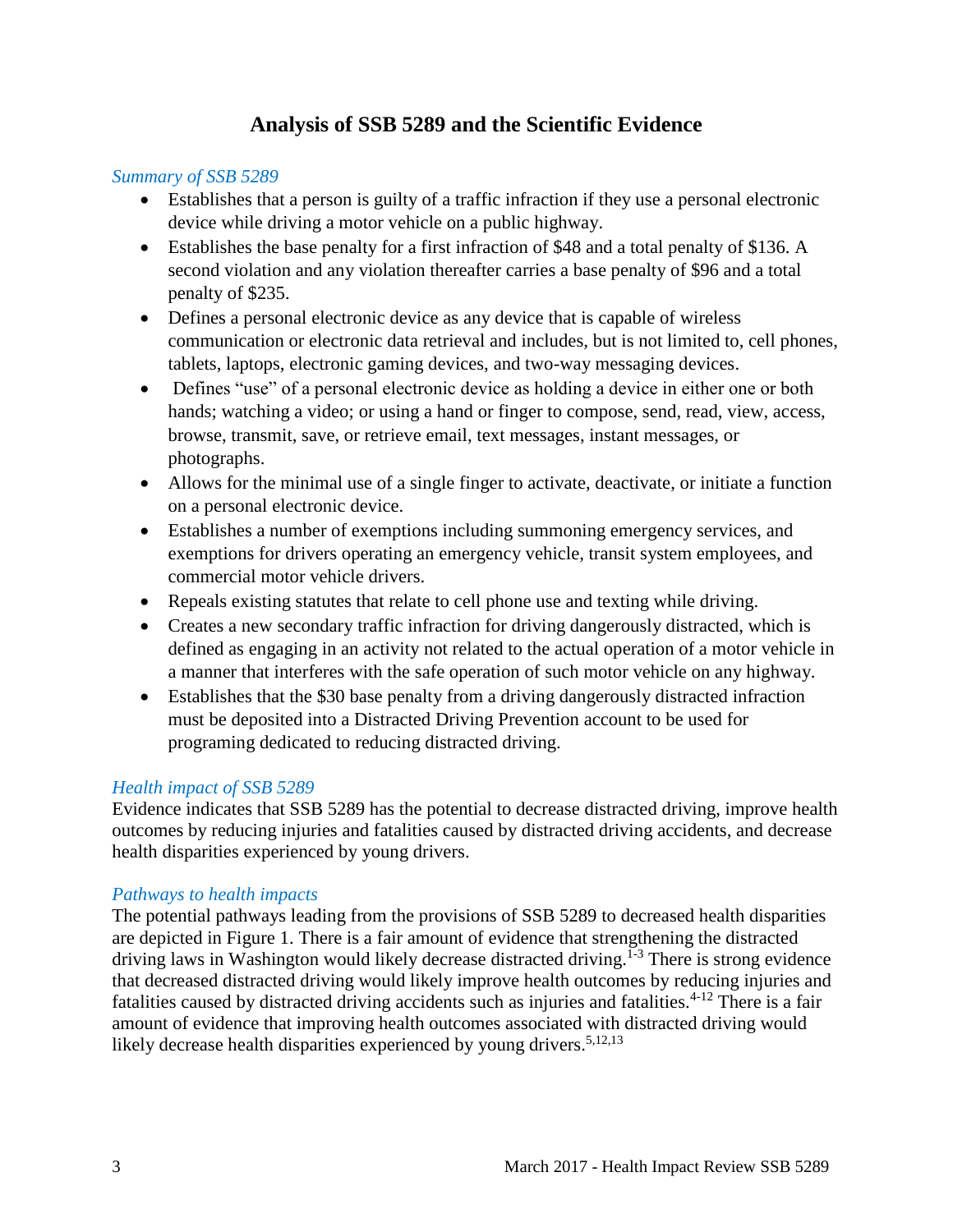#### *Magnitude of impact*

Data from the 2015 Annual Collision Summary in Washington show that there were 12,399 collisions that were due to distracted drivers and of these, 895 were from a driver operating some form of electronic device. Together, these collisions where a personal electronic device was a distraction account for 5 fatal collisions, 13 serious injury collisions, 309 minor injury collisions, 562 property damage collisions, and 6 collisions with an unknown injury.<sup>4</sup> It is likely that these numbers are an underestimate of the actual impact that distracted driving has on injuries and fatalities because there is not always a standard way to report distraction on police collision reports and many drivers are reluctant to disclose that information. <sup>2</sup> However, it can be estimated that some proportion of these distracted driving accident and the resulting injuries and fatalities may be prevented by this legislation, although the actual numbers are unknown.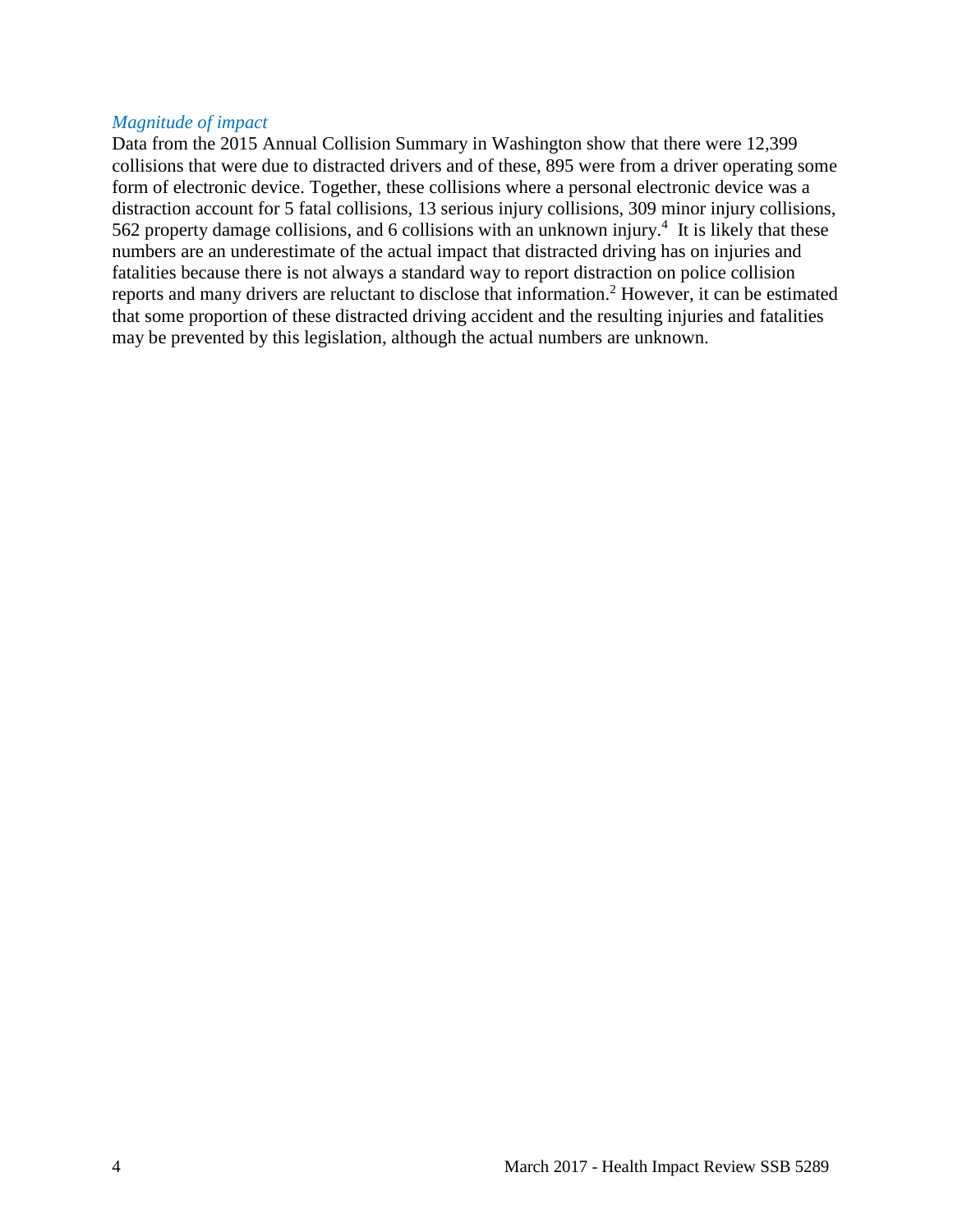# **Logic Model**

<span id="page-5-0"></span>

**Figure 1 Modifying the Infraction of and Penalties for Distracted Driving SSB 5289**

\*For details on the specific provisions of SSB 5289, see the bill summary on page 3 of this review

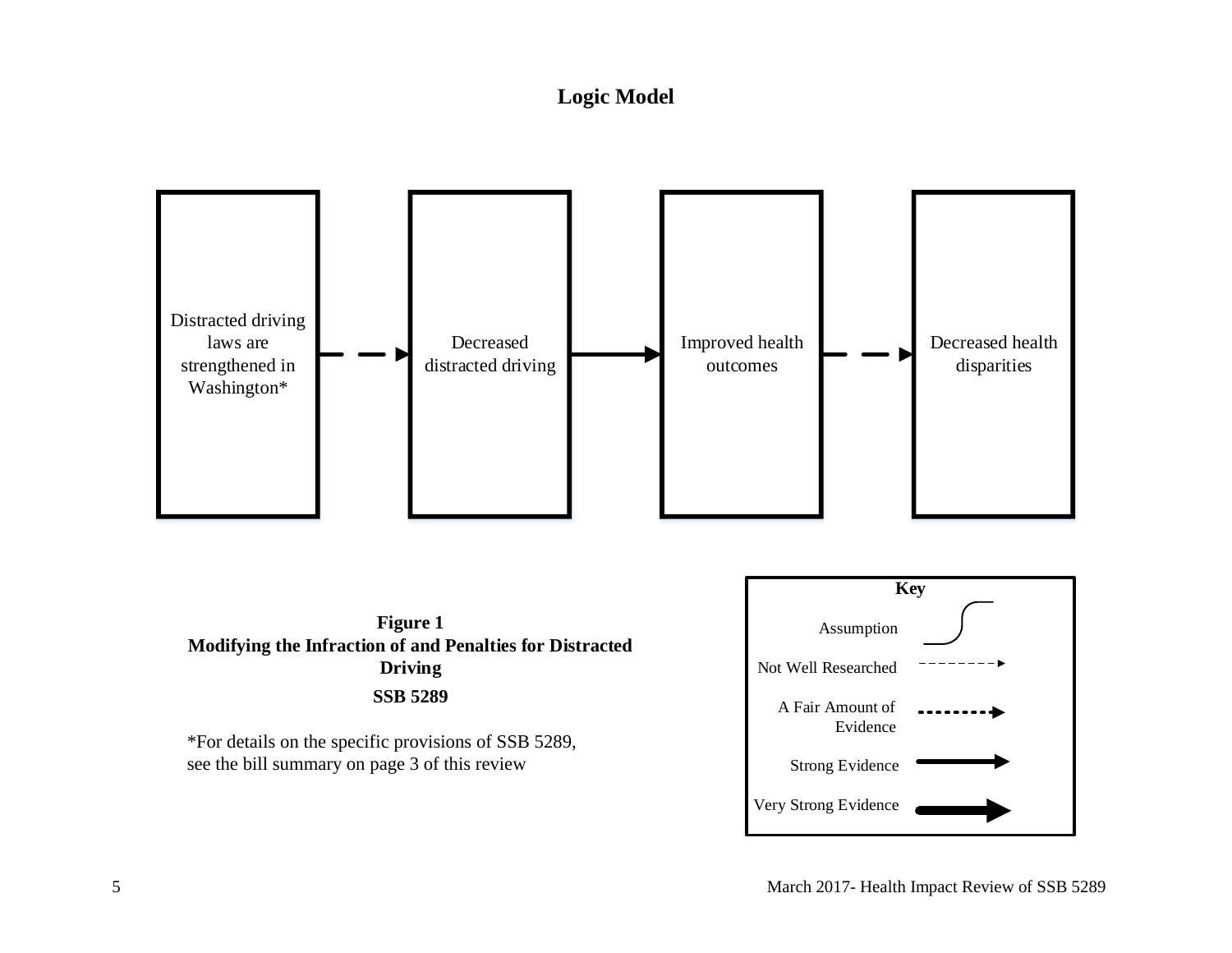# **Summaries of Findings**

<span id="page-6-0"></span>**Will strengthening the distracted driving laws in Washington decrease distracted driving?** There is a fair amount of evidence that strengthening the distracted driving laws in Washington would likely decrease distracted driving. It is unclear if other states have implemented distracted driving laws that have similar provisions to those outlined in SSB 5289; therefore, literature and data on the effectiveness of this kind of distracted driving law is limited. Shelly Baldwin, Legislative and Media Relations Manager with the Washington Traffic Safety Commission (WTSC) indicated that one of the biggest challenges with the current distracted driving laws is that they are very hard to enforce. A qualitative study of Washington law enforcement officers in 2016 highlights a number of these enforcement concerns. Specifically related to Washington laws, officers reported that the texting and driving law is narrowly defined and challenging to enforce, particularly because other activities people engage in on their phones besides texting, such as emailing or taking pictures, is not expressly prohibited so it's difficult to differentiate.<sup>2</sup> These frustrations were also true for the use of a handheld mobile phone given that the law prohibits holding the phone to your ear but not necessarily holding it up to your face on speaker mode, for example.<sup>2</sup> A number of officers also discussed resistance to citations during traffic stops, particularly when somebody was stopped for texting as opposed to talking on a cell phone.<sup>2</sup> Data from the Administrative Offices of the Courts reveals that this kind of ambiguity in the current laws makes enforcement a challenge for officers.<sup>2</sup> Figure 1 below shows the number of case filings for violations of hand held cell phone use and text messaging while driving in Washington from January 2008 through December 2014. In 2010, Washington implemented a primary enforcement law for texting and holding a cell phone to your ear while driving. Figure 1 shows that after this primary enforcement law went into place, the number of violations given for hand-held cell phone use while driving increased while the enforcement for the texting while driving law has remained relatively low. While the primary enforcement law allowed law enforcement to write tickets to drivers who were clearly holding their cell phone to their ear, the ability to enforce a still vague texting law has prevented the same kind of enforcement (Shelly Baldwin, personal communication, February 2017).



#### **Figure 1: WA Case Filings for Hand Held Cell Phone Use and Text Messaging While Driving Violations (provided by Shelly Baldwin, WTSC)**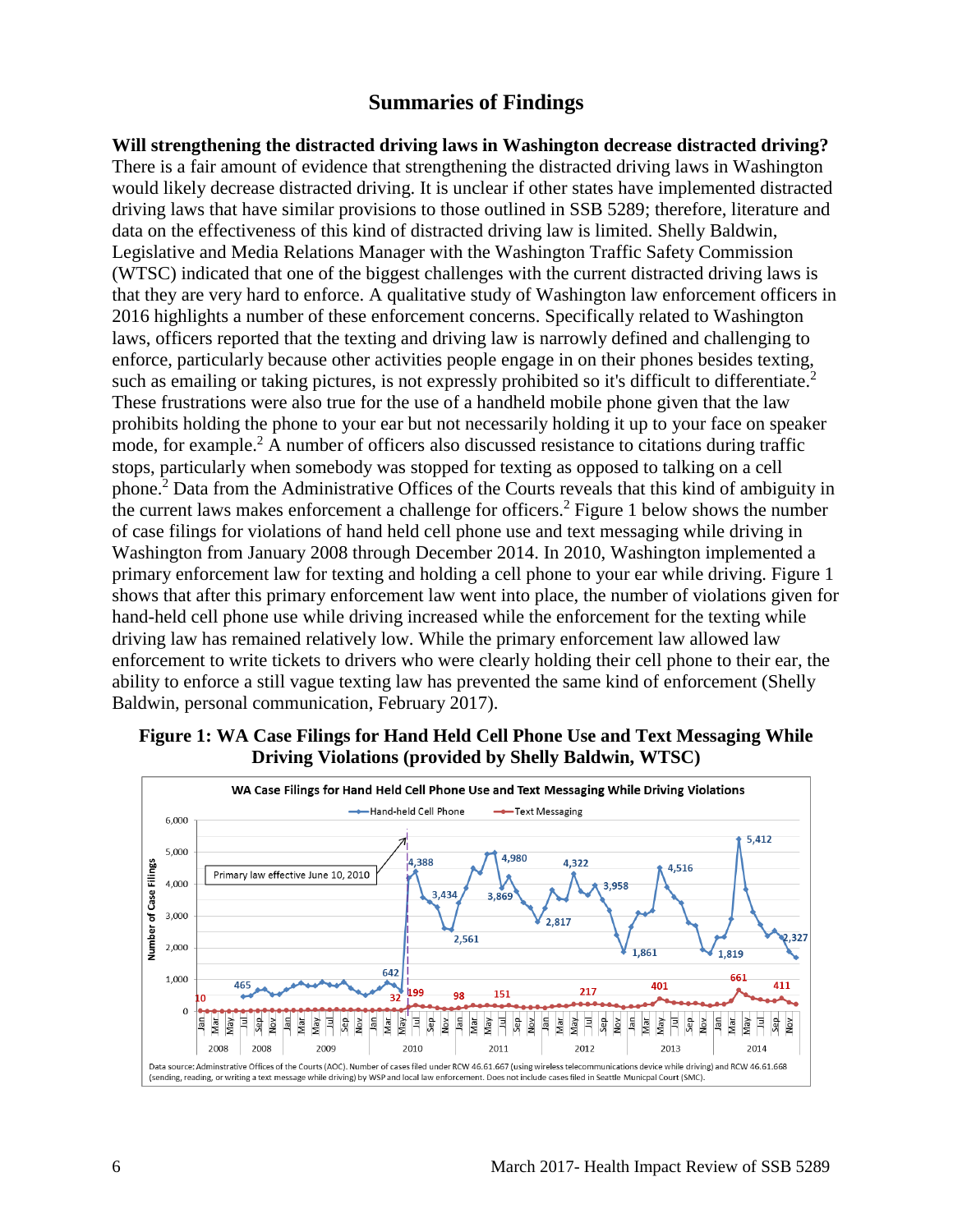An additional body of evidence looking into the effectiveness of stricter seat belt laws indicates that higher fines and primary enforcement laws are associated with an increase in seat belt use.<sup>1,14</sup> While research on seat belt laws are not fully generalizable to distracted driving laws, these studies do provide additional insight into the likely effects that increasing the penalties and enforcement for distracted driving will have on compliance.

In addition to difficulty with enforcing the current law due to the number of exceptions and vagueness in the language, there has also been discussion about the importance of dedicated traffic enforcement as an effective strategy for reducing distracted driving<sup>3</sup> and many officers in the qualitative study noted that this strategy has worked for seat belt and impaired driving enforcement.<sup>2</sup> In one systematic review of the effectiveness of seat belt laws, the authors looked at the strategy of enhanced enforcement, which includes activities such as increased citations for seatbelt violations, increasing the number of officers on patrol, implementing seatbelt checkpoints, or a combination of a number of interventions.<sup>1</sup> There were 15 articles that met the inclusion criteria and results indicate that enhanced enforcement efforts result in an increase in seatbelt use (median increase of  $16\%$ ) and a decrease in injuries.<sup>1</sup> Further, the peaks in the number of cell phone violations that can be seen in Figure 1 reflect times when extra funding was implemented to increase enforcement patrols for distracted driving (Shelly Baldwin, personal communication, February 2017). SSB 5289 would create a Distracted Driving Prevention Account to be used exclusively for programming to reduce distracted driving. It is unclear which programs the account would support; but if funds were used for increased enforcement, evidence from seat belt laws indicate a potential to decrease distracted driving and subsequent injuries.

Therefore, given the challenges with the current distracted driving laws, the provisions provided in SSB 5289, which would make it easier for officers to enforce, increase the fines for subsequent violations, and create a Distracted Driving Prevention Account to fund programs to decrease distracted driving would likely decrease distracted driving in Washington.

#### **Will decreasing distracted driving in Washington improve health outcomes?**

There is strong evidence that decreasing distracted driving in Washington would likely improve health outcomes by decreasing injuries and fatalities from distracted driving accidents. A number of studies have examined the association between performing secondary tasks, including talking on the phone, texting, checking emails, etc. and driving performance. For example, one study found that typing text messages while driving adversely affected nearly all aspects of safe driving performance including visual attention and eye movements, reaction time, collisions, lane positioning, speed, stimulus detection, and headway.<sup>6</sup> More broadly, evidence indicates that distracted driving is a major contributor to car accidents that result in injuries and fatalities<sup>4-9,11</sup> and that cell phone use while driving causes significant driver distraction.<sup>7,10,12</sup> For example, data from the National Highway Traffic Safety Commission's Fatality Analysis Reporting System show that there were 29,989 fatal crashes in the United States in 2014 and of those, 2,955 included some kind of distraction  $(10\%)$ .<sup>5</sup> Further, 18% of injury crashes and 16% of all policereported motor vehicle traffic crashes were reported as distraction-affected crashes. As a result of these 2,955 distracted driving crashes, 3,179 fatalities occurred. It is estimated that another 431,000 people were injured in a crash that involved a distracted driver and 502 people killed in a fatal crash that involved a distracted driver were non-occupants (pedestrians, bicyclists, etc.).<sup>5</sup> Results from one study indicate that pedestrians and bicyclists account for about one out of ten fatalities caused by distracted driving and that drivers who were distracted at the time of a fatal accident were 1.6 times as likely as drivers who were not distracted to fatally hit a pedestrian at a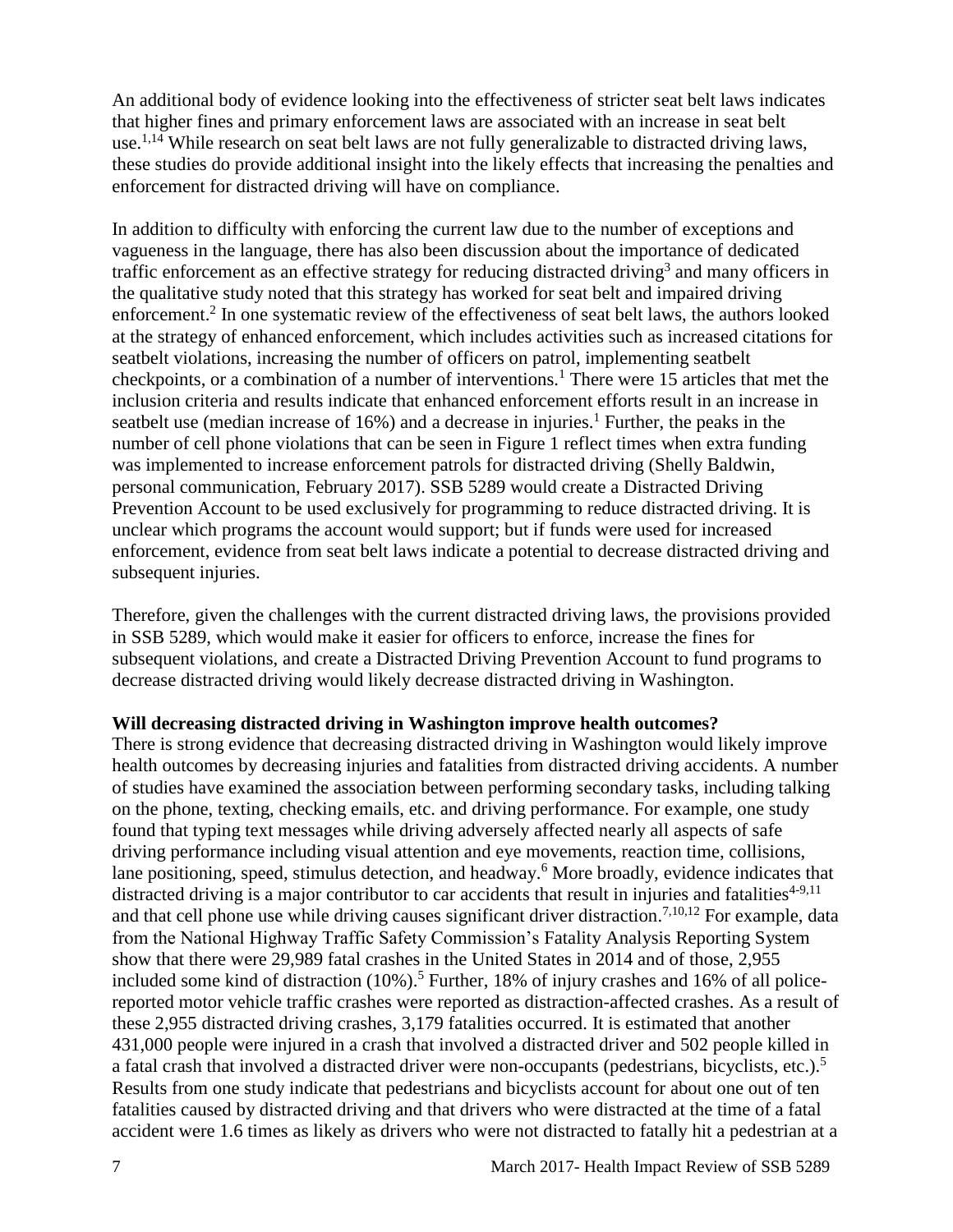marked crosswalk and close to 3 times as likely to hit a pedestrian on a road shoulder.<sup>9</sup> In one study of motor vehicle collisions related to distracted driving, the greatest risk for getting in an accident was found to be for those individuals who made a phone call within 5 minutes of the time of the collision.<sup>8</sup> Even the use of hands-free devices while driving has found to be a risk factor for car accidents as it still causes impairment in safe driving performance due to the brain's inability to multitask. Studies indicate that talking on cell phones, either handheld or hands-free, can increase the risk of crashing by four times. $^{11}$ 

#### **Will improving health outcomes decrease health disparities?**

There is a fair amount of evidence that improving health outcomes by decreasing injuries and fatalities from distracted driving accidents would likely decrease health disparities experienced by young drivers. Evidence indicates that young drivers, generally defined as those between 16 and 29 years of age, are more likely to drive distracted and get in a car accident due to these distractions.5,12,13 The Washington State Strategic Highway Safety Plan for 2013 named distracted driving and young driver involved accidents as a first tier priority for the state. Moreover, the report indicates that vehicle crashes are the leading cause of death in people aged 16-25 in Washington and between the years 2009 to 2011, 35% of all traffic fatalities and 38% of serious injury collisions in Washington involved a young driver.<sup>13</sup> Currently, RCW 46.20.075 restricts the use of a personal electronic device for any reason other than to report illegal activity, summon medical or emergency help, or prevent injury to a person or property for individuals that hold an intermediate license, which is typically from age 16-18. Although this stricter law already exists for teen drivers, determining the age of a driver before pulling them over is difficult and therefore enforcement is low (Shelly Baldwin, personal communication, March 2017). SSB 5289 would hold all drivers to the same standard and would assist officers with enforcing distracted driving laws among teen drivers. As discussed previously, addressing challenges associated with enforcement of distracted driving laws would likely decrease distracted driving and in turn, improve health outcomes by decreasing injuries and fatalities from distracted driving accidents. Reducing injuries and fatalities from distracted driving, specifically by young drivers, has potential to reduce the disparities in traffic fatalities and serious injury collisions that currently exists for young drivers.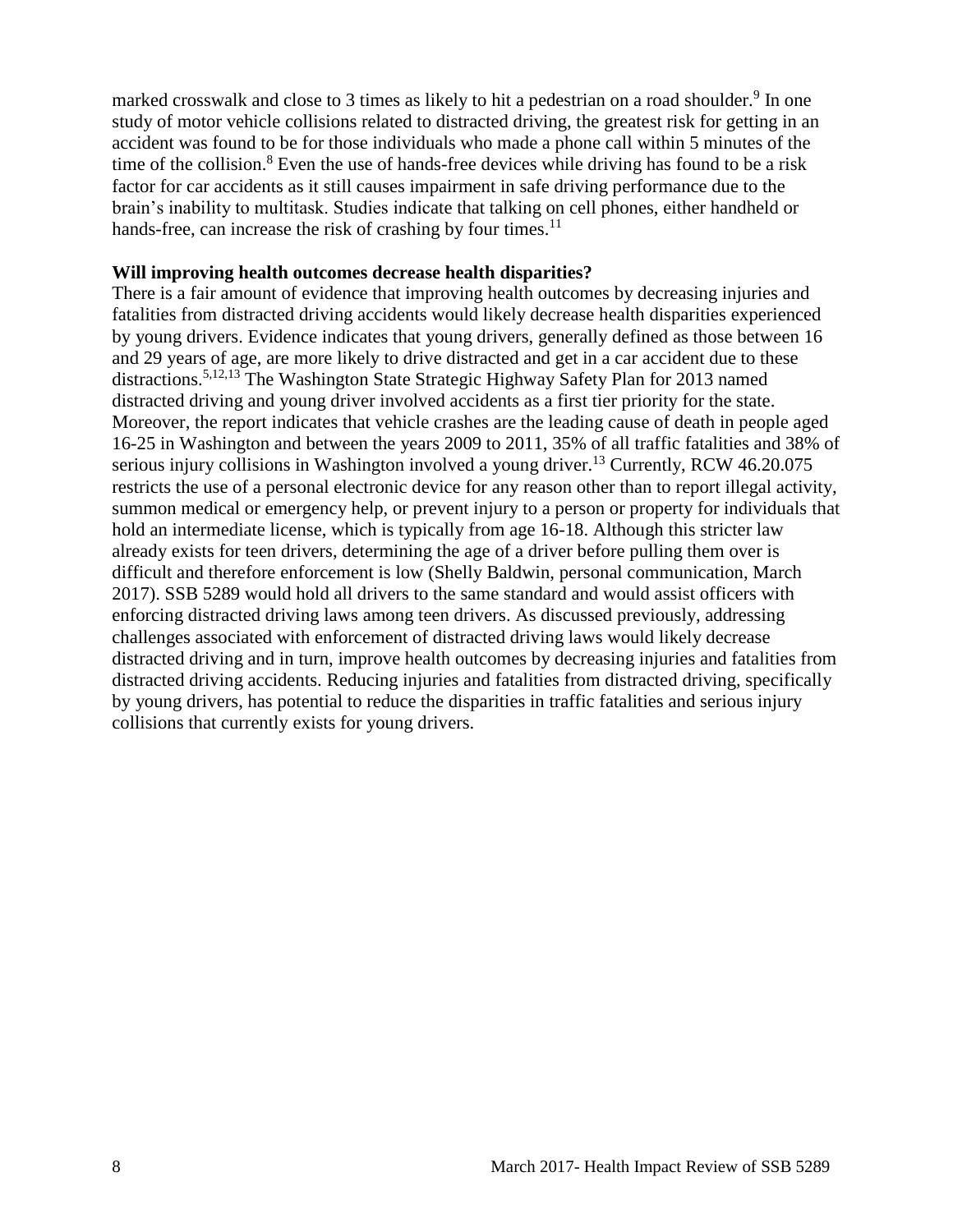# **Annotated References**

## 1. **Dihn-Zarr Tho Bella, Sleet David A., Shults Ruth A., et al. Reviews of evidence regarding interventions to increase the use of safety belts.** *American Journal of Preventative Medicine.* **2001;21(4):48-65.**

Dihn-Zarr et al. conducted a systematic review of the literature published between January 1, 1980 and June 30, 2000 that had to do with interventions aimed at increasing seatbelt use. Regarding primary enforcement laws around seatbelt use, the authors found 13 articles that met their inclusion criteria and concluded that there was strong evidence that primary laws are effective in increasing the use of seatbelts and decreasing fatalities. The median percentage point difference between places with a primary versus a secondary enforcement law was 14%. The next type of intervention the authors looked at was enhanced enforcement, which includes activities such as increased citations for seatbelt violations, increasing the number of officers on patrol, implementing seatbelt checkpoints, or a combination of a number of interventions. There were 15 articles that met the inclusion criteria and results indicate that enhanced enforcement efforts result in an increase in seatbelt use (median increase of 16%) and a decrease in injuries. The authors conclude that this review of the literature can serve as a basis for recommendations and policy change aimed to increase seatbelt use.

# 2. **Nevin P. E., Blanar L., Kirk A. P., et al. "I wasn't texting; I was just reading an email ...": a qualitative study of distracted driving enforcement in Washington State.** *Injury prevention : journal of the International Society for Child and Adolescent Injury Prevention.*  **Sep 15 2016.**

Nevin et al. conducted semistructured focus groups with Washington State active duty law enforcement officers with the goal of understanding the factors that influence distracted driving enforcement. The study was done in 2013 with 26 active duty officers from three counties in Washington that represent both rural and urban locations. Participants filled out anonymous surveys about demographic data and personal driving habits and participated in a focus group that included a set of 28 general and probing questions. Among the participants, 58% reported that they talked either weekly or daily on their cell phone while driving and 27% reported regularly reading text messages while driving. A number of themes emerged from the qualitative interviews regarding challenges to enforcing distracted driving laws. A number of officers discussed resistance to citations during traffic stops, particularly when they were stopped for texting as opposed to talking on a cell phone. There was also a consistent discussion about enforcement for distracted driving being a lower priority compared to other duties. For example, one officer discussed that if he is on a call responding to a burglary and he sees a phone related violation on the way there, it's not enough of a priority to stop and respond to the phone violation so he will just continue on. In response to this theme, there was a general consensus that dedicated traffic enforcement officers is an effective strategy for distracted driving and many noted that this strategy has worked for seat belt and impaired driving enforcement. Other enforcement strategies discussed include the use of patrol on motorcycles and bicycles, unmarked patrol cars, and increased communication with prosecutors in an effort to improve coordination and education for officers. Many officers discussed that distracted driving is underreported on collision reports because it is often not a habit to ask about it when taking a report and many drivers are reluctant to disclose that information. Specifically related to Washington laws, officers reported that the texting and driving law is narrowly defined and challenging to enforce, particularly because other activities people engage in on their phones besides texting is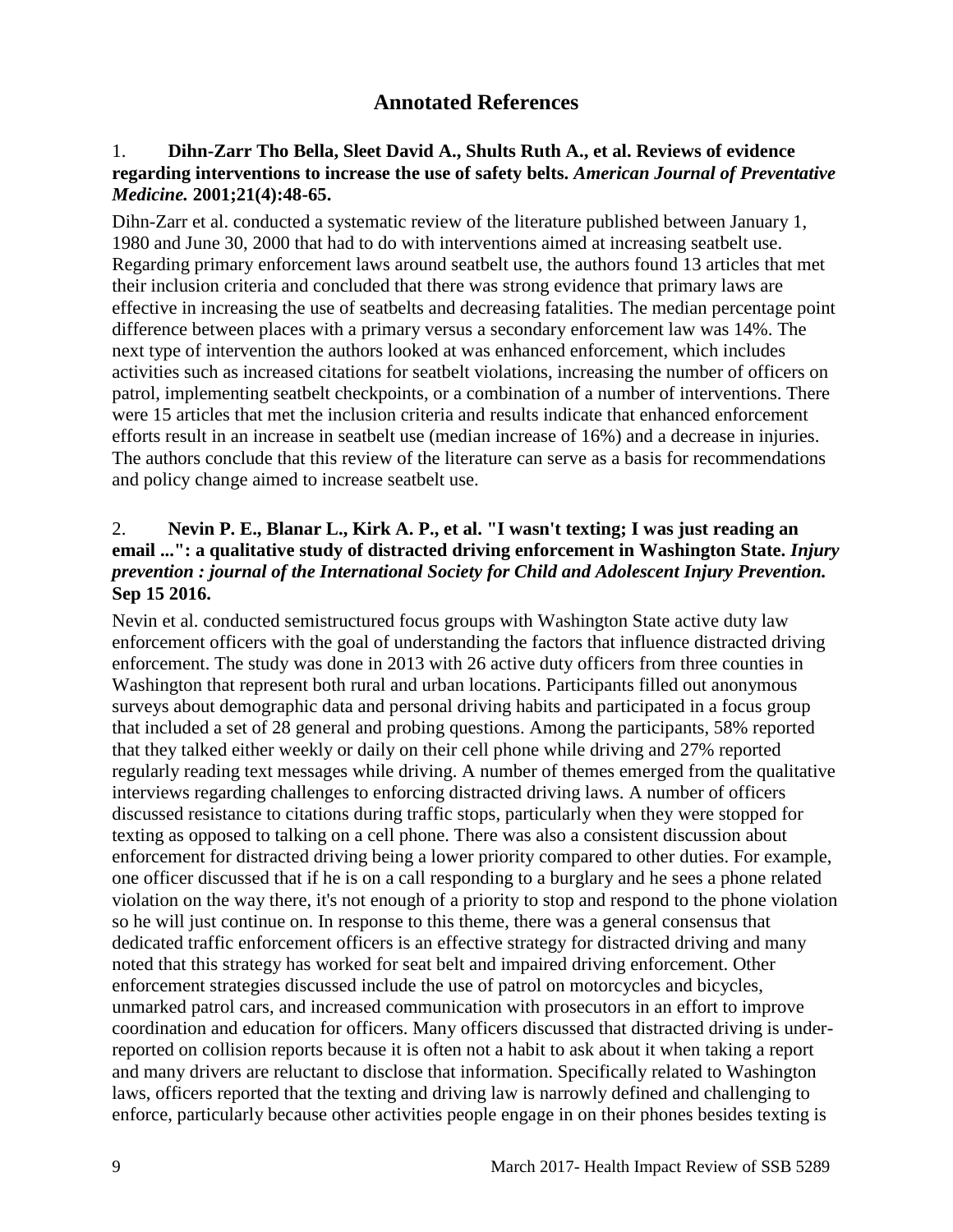not expressly prohibited so it's difficult to differentiate. These frustrations were also true for the use of a handheld mobile phone given that the law prohibits holding the phone to your ear but not necessarily holding it up to your face on speaker mode, for example.

## 3. **Rudisill T. M., Zhu M. The association between states' texting regulations and the prevalence of texting while driving among U.S. high school students.** *Annals of epidemiology.* **Dec 2015;25(12):888-893.**

Rudisill et al. used data from the 2013 Youth Risk Behavior Surveillance System (YRBSS) survey to examine the relationship between state's texting while driving regulations and the prevalence of texting while driving among high school students. YRBSS is a nationally representative sample of students in grades 9-12 in the United States that are enrolled in public and private schools. The authors compiled data about the distracted driving legislation in each state from January 1, 2013 to December 31, 2013. The study population (n=6,216) included students who were of age when cell phone and driving regulations were applied, indicated that they had driven in the past 30 days, and did not reside in one of the two states (Michigan and Florida) where laws were passed during the school year that the survey was given. There were only two statistically significant results from this study. The first shows that compared to students in states with universal texting bans and young driver all cell phone bans, students in states with young driver bans only had an adjusted prevalence ratio of 1.33 (95% confidence interval, 1.11-1.58). The second finding was that in states that had a provision about delaying full licensure of a driver with a learner's permit or intermediate license, self-report of texting while driving was 28% lower than in states without this provision. These estimates were adjusted for age, sex, race and/or ethnicity, and the length of time since the ban had been enacted. The results also indicate that African American students and Latino drivers were less likely to have sent a text while driving than non-Hispanic white students. The authors conclude that universal texting bans and young driver all cell phone bans, in addition to enforcement of such laws, may be a deterrent for distracted driving.

# 4. **2015 Annual Collision Summary. 2015.**

This annual summary of collisions in Washington is put together through a collaboration between the Washington State Department of Transportation, Washington Traffic Safety Commission, Department of Licensing, Office of Financial Management, Administrative Office of the Courts, and the Department of Health. The most relevant data for this review is related to collisions due to inattentive or distracted drivers. In 2015, there were 12,399 collisions that were due to distracted drivers and of these, 895 were from a driver operating some kind of electronic device. Together, these collisions where a personal electronic device was a distraction account for 5 fatal collisions, 13 serious injury collisions, 309 minor injury collisions, 562 property damage collisions, and 6 collisions with an unknown injury. It is important to note that about 56% of the total distracted driving collisions reported above are due to unknown driver distraction and therefore it is unclear if the fatalities and injuries due to personal electronic device use may actually be higher.

# 5.*Traffic Safety Facts: Research Note.* **Washington, D.C.: National Highway Traffic Safety Commission's National Center for Statistics and Analysis;2016.**

This research note from the National Highway Traffic Safety Administration (NHTSA) presents an overview of distracted driving statistics from 2014. The authors used data from NHTSA's Fatality Analysis Reporting System (FARS) and the National Automotive Sampling System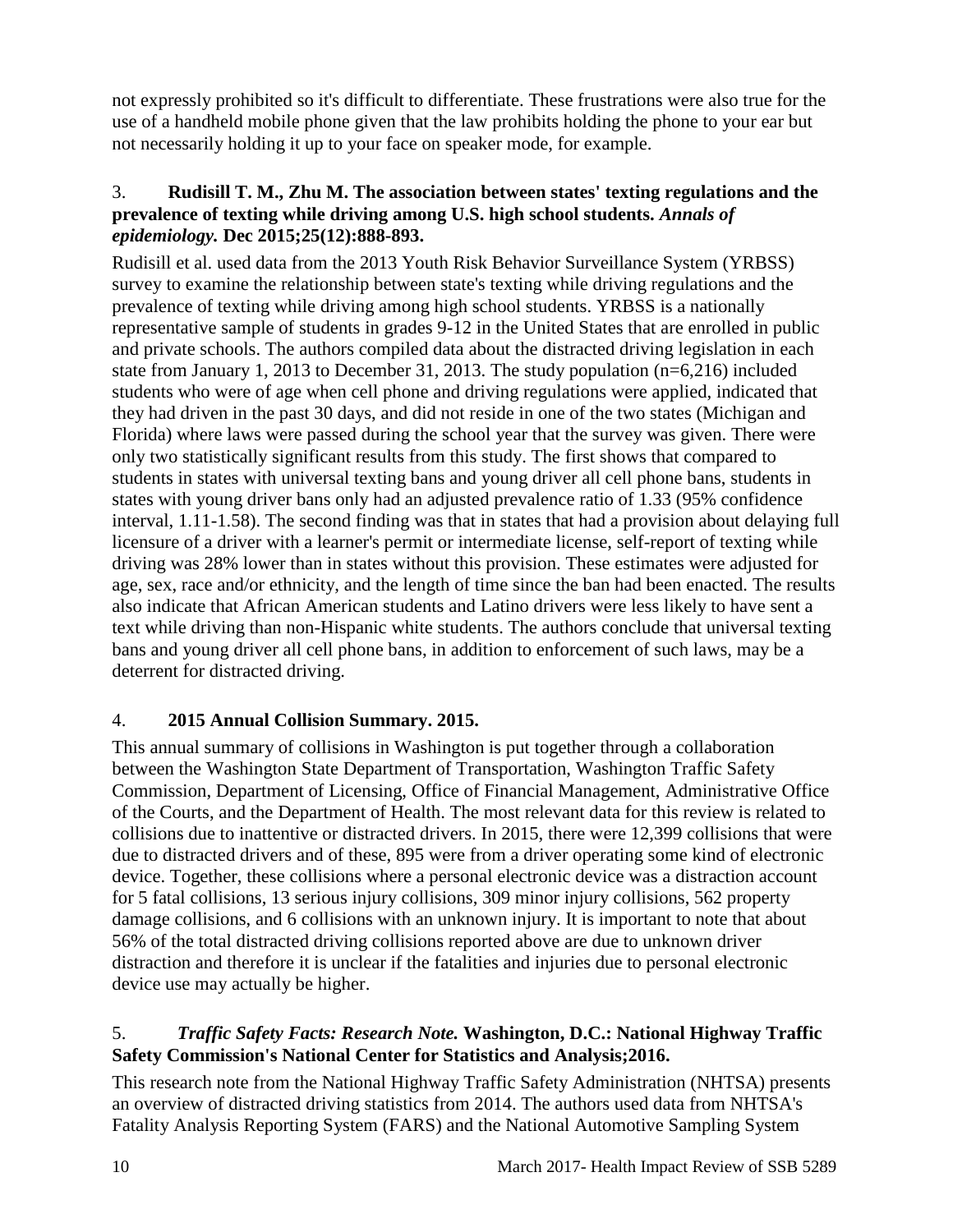general Estimates System. Data from these sources shows that there were 29,989 fatal crashes in the United States in 2014 and of those, 2,955 included some kind of distraction (10%). Further, 18% of injury crashes and 16% of all police-reported motor vehicle traffic crashes were reported as distraction-affected crashes. As a result of these crashes, 3,179 fatalities occurred and it is estimated that another 431,000 people were injured in a crash that involved a distracted driver. 502 people killed in a fatal crash that involved distracted driving were nonoccupants (pedestrians, pedalcyclists, etc.). The largest proportion of drivers who were distracted at the time of a crash, among those where were involved in a fatal crash in 2014, were in the 15-19 year old age category.

#### 6. **Caird J. K., Johnston K. A., Willness C. R., et al. A meta-analysis of the effects of texting on driving.** *Accident; analysis and prevention.* **Oct 2014;71:311-318.**

Caird, Johnston, Willness et al. conducted a meta-analysis of all peer-reviewed articles that measured the effects of texting while driving. After searching relevant databases, researchers found 1,476 publications with variants of the words "driving" and "text messaging". Through exclusion criteria, 28 publications were coded into the meta-analysis. Most studies used driving simulators (n=25); however, three used closed test tracks. A total sample size of 977 participants were compiled from these publications. In all studies, typing text messages while driving adversely affected nearly all aspects of safe driving performance. These performance indicators include visual attention and eye movements, reaction time, collisions, lane positioning, speed, stimulus detection, and headway. Large effect sizes were measured for eye movements during typing and reading text messages (rc=0.74) and typing alone (rc=0.88). Visual, physical, and cognitive distractions were all recorded when participants texted while driving. Researchers recommend targeted legislation and increased enforcement to reduce this public health threat.

# 7. **Klauer S. G., Guo F., Simons-Morton B. G., et al. Distracted driving and risk of road crashes among novice and experienced drivers.** *New England Journal of Medicine.* **Jan 02 2014;370(1):54-59.**

Klauer, Guo, Simons-Morton et al. collected data from both the 100-Car Naturalistic Driving Study (experienced drivers) and the Naturalistic Teenage Driving Study (novice drivers) to determine the risk of distracted driving on road crashes. Researchers equipped vehicles of 42 novice drivers and 109 experienced drivers with accelerometers, cameras, global positioning systems, and other sensors. Novice drivers (mean age 16.4 years)—those who had had their driver's license for three weeks or less—were measured for an 18-month period. Experienced drivers (mean age 36.2 years) were measured for a 12-month period in the Washington D.C. area. Several secondary tasks while driving were reported in this study, including: handheld cell phone use, hands-free cell phone use, reaching for an object, using the internet or email, adjusting the radio or other internal vehicle system controls, looking at a roadside object, eating with or without utensils, and drinking a beverage. Among novice drivers, all of the above listed secondary tasks except talking on the phone, adjusting internal vehicle control systems, and drinking a beverage were significantly associated with increased risk of crash or near-crash. For experienced drivers, only cell-phone dialing was significantly associated with increased risk of crash or near-crash. The authors recommend that more states pass graduated licensing requirements or other policy initiatives to prevent novice drivers from performing these secondary tasks while driving.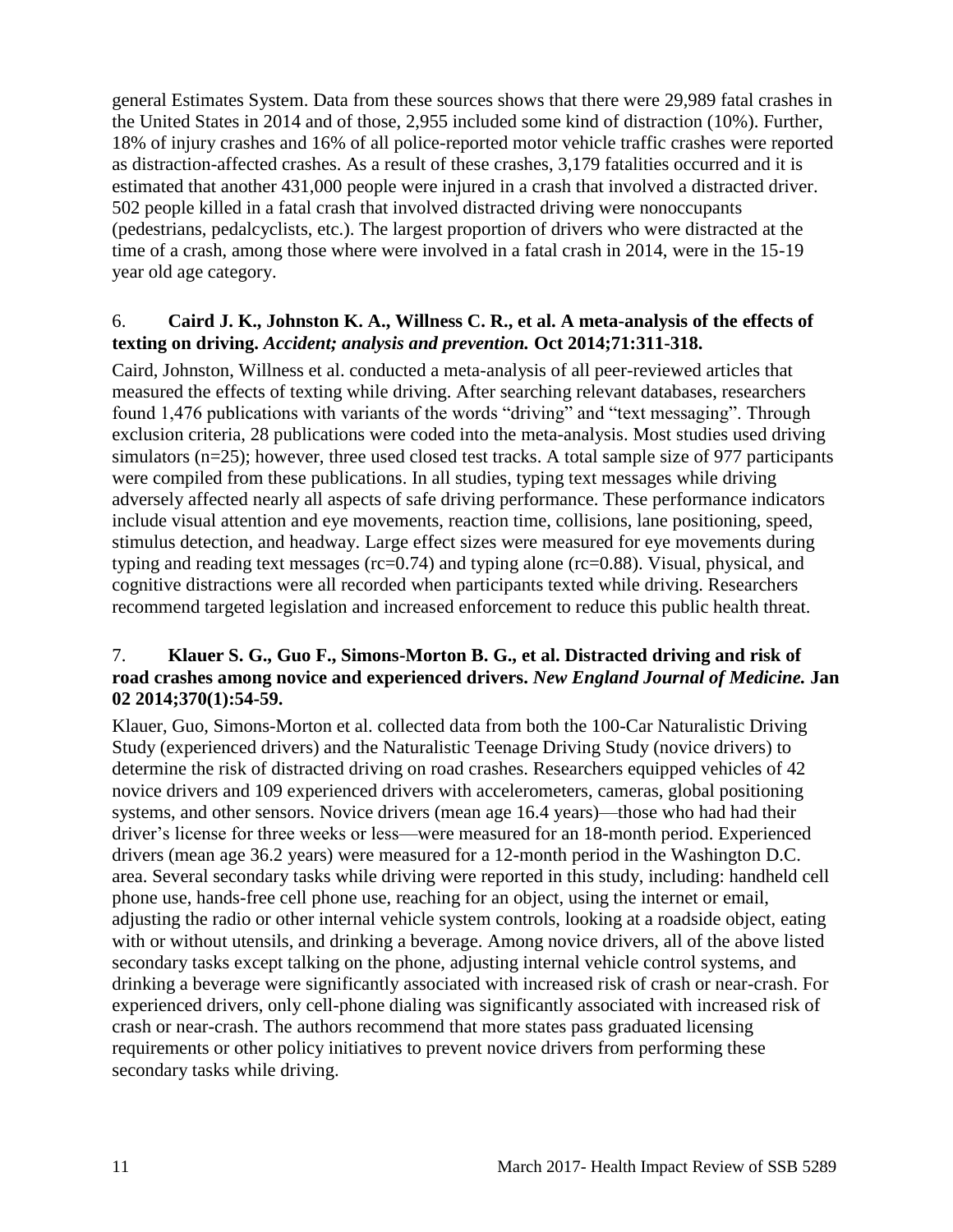# 8. **Redelmeier Donald A., Tibshirani Robert J. Association between cellular-telephone calls and motor vehicle collisions.** *The New England journal of medicine.* **1997;336(7):453- 458.**

Redelmeier and Tibshirani examined data from a sample of drivers who reported being involved in a motor vehicle collision and owned a cell phone in order to examine whether using a cell phone increases the risk of a motor vehicle collision. Data was collected from individuals who reported to the North York Collision Reporting Centre in Toronto between July 1, 1994 and August 31, 1995 (n=699). These individuals were involved in a collision that resulted in substantial property damage but no personal injury. In addition to police records, subject statements, and a questionnaire, researchers obtained information from telephone records in order to determine if phone calls were made within a hazard interval (defined as within 10 minutes before the time of the collision). The greatest risk was found to be for those individuals who made a phone call near the time of the collision. There was not a statistically significant risk for calls made more than 15 minutes before a collision however there was a relative risk of 4.8 for calls made within 5 minutes before the collision. Further, the authors found that there was no protective advantage of using a hands free device.

## 9. **Stimpson Jim P., Wilson Fernando A., Muelleman Robert L. Fatalities of pedestrians, bicycle riders, and motorists due to distracted driving motor vehicle crashes in the U.S., 2005-2010.** *Public Health Reports.* **2013;128:436-442.**

In this study by Stimpson et al. the authors used data on traffic fatalities from the Fatality Analysis Reporting System (FARS) from 2005 through 2010 to describe trends in pedestrian, bicycle rider, and other victim's deaths that were caused by distracted drivers in the United States. The authors used the National Highway Traffic Safety Commission definition of distracted driving meaning that the police investigation determined that a driver was been using a device or had been engaged in inattentive or careless activities. Results indicate that while fatalities from distracted driving crashes are declining for motorists, the fatality rates from distracted driving crashes are increasing for pedestrians and bicyclists. Pedestrians and bicyclists account for about one out of ten fatalities caused by distracted driving and victims of these crashes are disproportionately male, middle-aged, and non-Hispanic white. Further, the data indicates that drivers who were distracted were 1.6 times as likely as drivers who were not distracted to fatally hit a pedestrian at a marked crosswalk and close to 3 times as likely to hit a pedestrian on a road shoulder.

# 10. **Strayer David L., Cooper Joel M., Turrill Jonna, et al.** *Measuring Cognitive Distraction in the Automobile.* **Washington, D.C.: AAA Foundation for Traffic Safety;2013.**

Together with the AAA Foundation for Traffic Safety, researchers from the University of Utah— Cooper, Turrill, Coleman et al.—conducted three experiments to systematically measure cognitive distraction. Each experiment measured eight tasks: 1. No secondary task, 2. Listening to a radio, 3. Listening to a book on tape, 4. Conversation with a passenger, 5. Conversation on hand-held cell phone, 6. Conservation on hands-free cell phone, 7. Interaction with speech-totext email system, and 8. Concurrent performance with an auditory Operation Span (OSPAN) task, which are tasks that use math and memorization. For each experiment, researchers had participants rate the difficultly of each task. Researchers used NeuroScan 4.5 software to measure cognitive distraction by having participants wear a continuous EEG during the experiments. Experiment 1 measured baseline data for the above-listed eight tasks, without driving, for thirty-eight participants. Experiment 2 measured cognitive distraction for thirty-two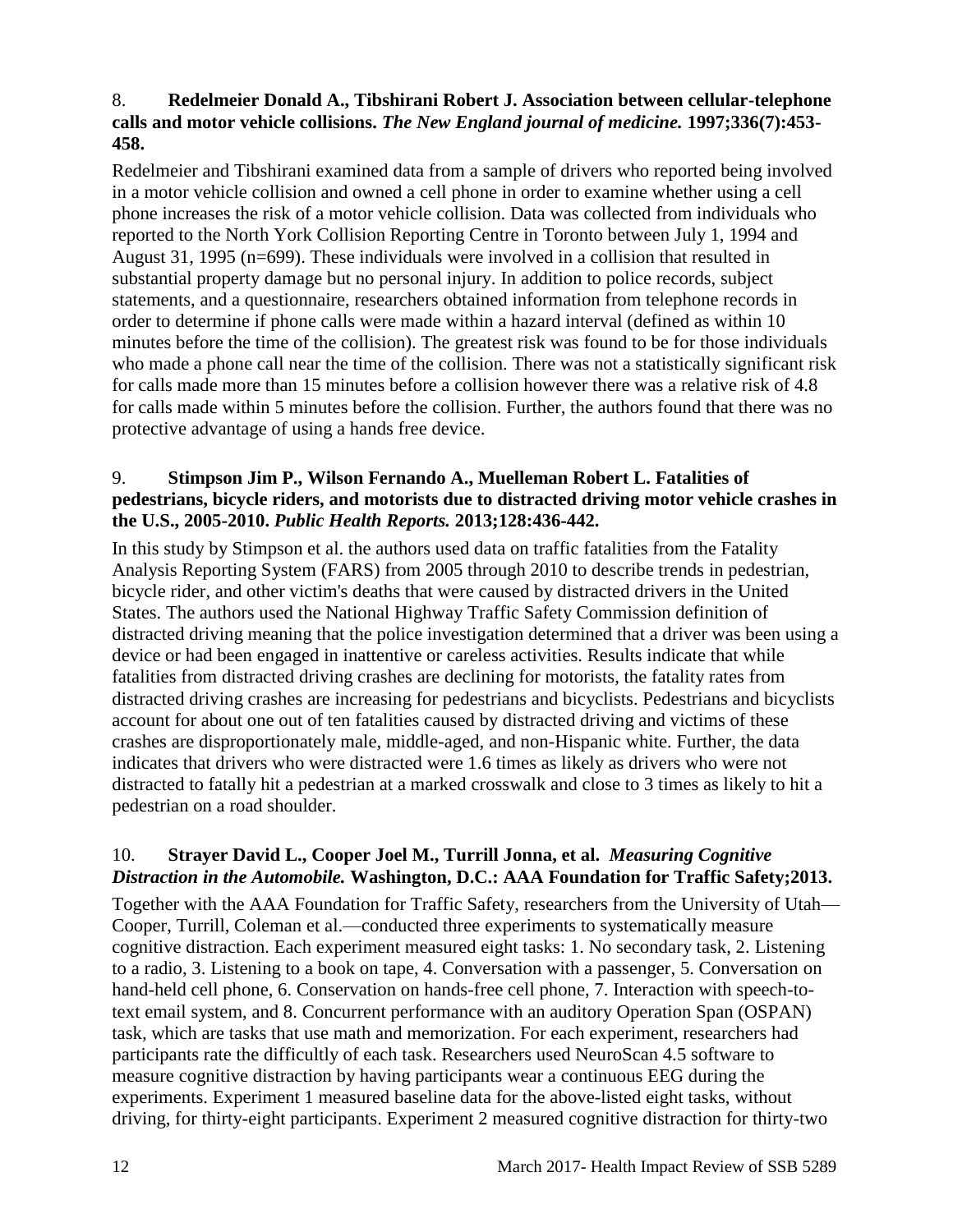participants by requiring that they complete the above-listed eight tasks while using a fixed-base high fidelity driving simulator. Experiment 3 measured cognitive distraction for thirty-two participants on the above-listed eight tasks while the participant drove an instrumented car on a defined route. After analysis, researchers determined that the eight tasks gradually increased in workload rating throughout all experiments, with speech-to-text being the most cognitively distracting out of all of the common in-vehicle activities. Through these experiments, researchers were able to establish a systematic instrument for measuring and understanding cognitive distraction in the vehicle.

# 11.*Understanding the Distracted Brain: Why Driving While Using Hangs-Free Cell Phones is Risky Behavior.* **National Safety Council;2012.**

The National Safety Council authored a white paper on the topic of hands-free cell phone risk. The authors state that there is an informed consensus among researchers and policy makers that using a handheld phone while driving or that texting while driving can lead to increased fatal and non-fatal crashes. However, a summary of state policies indicate that all states and many employers allow hands-free cell phone use. The authors warns that hands-free cell phone use, while it allows for drivers to keep their eyes on the road, still causes impairment in safe driving performance due to the brain's inability to multitask. Studies indicate that talking on cell phones—either handheld or hands-free—can increase the risk of crashing by four times. Advances in technology, such as those that will block all calls and messages while driving, offer the best method for minimizing the use of cell phones of any kind on the road.

# 12. **Llerena L. E., Aronow K. V., Macleod J., et al. An evidence-based review: distracted driver.** *The journal of trauma and acute care surgery.* **Jan 2015;78(1):147-152.**

Llerena, Aronow, Macleod et al. conducted a systematic review of international data during the years 2000 to 2013 to determine the effects of cell-phone use on driving performance. Variations on the key words "texting" and/or "distracted driving" were used to find citations in the PubMed database. The authors initially found 39 such articles; however, after exclusion criteria, 19 were coded into the systematic review. Three main trends were summarized: 1. Driver distractions significantly contribute to motor vehicle crashes in all age groups, 2. All cell phone use while driving causes significant driver distraction, and 3. Novice and teen drivers are at increased risk of crashes due to distracted driving.

# 13.*Washington State Strategic Highway Safety Plan.* **Washington State Department of Transportation;2013.**

The Washington State Strategic Safety Plan identifies priorities and potential solutions with the goal of reducing traffic fatalities and serious injuries in Washington. Looking first at the priority surrounding young drivers aged 16-25, the report indicates that vehicle crashes are the leading cause of death in people aged 16-25 in Washington State. Between the years 2009 to 2011, 35% of all traffic fatalities and 38% of serious injury collisions in Washington State involved a young driver. The authors listed several reasons for this, including inexperience, immaturity, and increased risk taking. If a driver attains their license before the age of 18, they are required to adhere to restricted driving privileges that allow them to focus on driving without distraction. However, a challenge in Washington State is that if a novice driver obtains their license after they turn 18, they do not have the same limitations. Between 2009-2011, young drivers were about twice as likely to be speeding, three times more likely to be passing improperly, and 20% more likely to be impaired than drivers over the age of 26. While young male drivers contribute